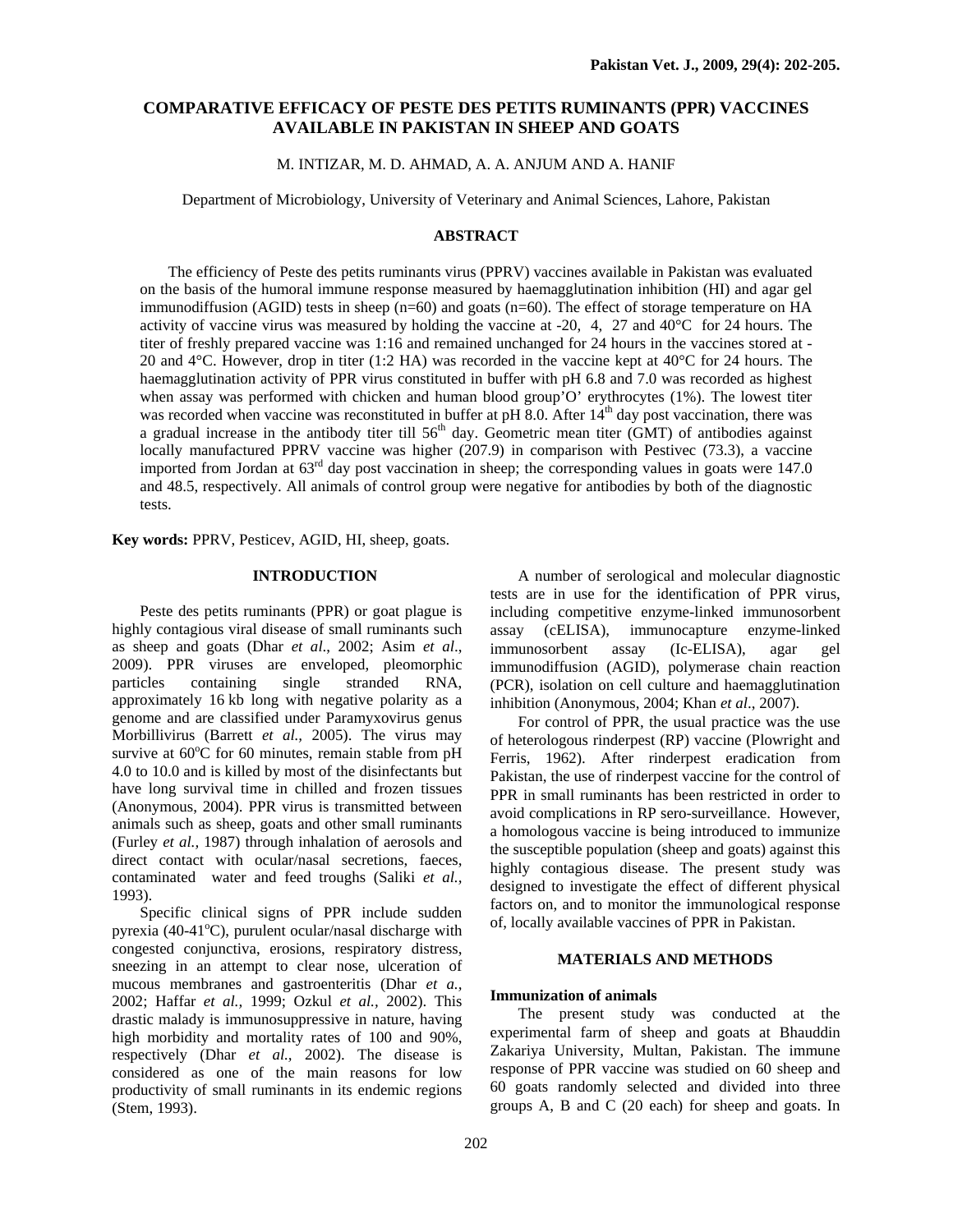both species, group A was vaccinated with a locally manufactured peste des petits ruminants (PPR) virus vaccine prepared by Veterinary Research Institute, Lahore, Pakistan. Group B was vaccinated with commercially available vaccine (Pestivec, Jordan), whereas animals of group C served as unvaccinated controls. Blood sample of each experimental animal was collected prior to the vaccination and on weekly intervals till 63 day post vaccination from jugular vein (Benjamin, 1986), serum was harvested and stored at -20ºC for use in serological tests.

## **Source of antigen**

PPR virus confirmed by immuno-capture enzyme linked immunosorbant assay (Ic-ELISA) was donated by the Animal Sciences Institute, National Agriculture Research Center (NARC) Islamabad, Pakistan. Known positive serum was raised in rabbits by repeated injections on alternate day and blood was collected at  $21<sup>st</sup>$  day of  $1<sup>st</sup>$  injection.

### **Haemagglutination test**

Haemagglutination test was performed following the procedure described in OIE Manual of Diagnostic Tests and Vaccines for Terrestrial Animals (Anonymous, 2004). This test was performed using 1% (v/v) chicken erythrocytes and four HA units were calculated.

### **Haemagglutination inhibition (HI) test**

Haemagglutination inhibition (HI) test was performed, as described in OIE Manual of Diagnostic Tests and Vaccines for Terrestrial Animals (Anonymous, 2004). Four HA units were used for the titration of serum samples collected from all the groups of both sheep and goats. Geometric mean titers (GMT) were calculated.

#### **Agar gel immunodiffusion test**

Agar gel immunodiffusion (AGID) test was performed as described by Pearson and Coggins (1979). The humoral immune response in collected serum samples was also measured by AGID test, using 1% Noble agar (Obi and Patrick, 1984).

### **Effect of physical factors on vaccine titer**

Thermo stability of freeze dried vaccine was evaluated by placing at temperatures of 40, 27, 4 and -20°C for 24 hours using haemagglutination activity of PPR virus. The buffers with different pH values (pH 6.5, 6.8, 7.0, 7.5 and 8.0) were also tested to observe the effect on HA activity of vaccine.

#### **RESULTS**

### **Effect of physical factors on vaccine titer**

Highest haemagglutination titer of peste des petits ruminants (PPR) vaccine virus (1:16) was recorded by using phosphate buffered saline at pH 6.8 and 7.0, whereas the lowest titer (1:4) was noted at pH 8.0. The HA titer of freshly prepared PPR vaccine was 1:16 and it remained unchanged in vaccines stored at -20 and 4°C for 24 hours. However, only 1:2 HA titer was detected in vaccine stored at 40°C (Table 1).

**Table 1: Effect of physical factors on haemagglutination activity of PPR virus vaccines** 

| pH  | <b>Mean HA</b> | <b>Temperature</b> | <b>Mean HA</b>  |  |
|-----|----------------|--------------------|-----------------|--|
|     | titer          | $^{\circ}$ C)      | titer           |  |
| 6.8 | 1:16           | $-20$              | 1:16            |  |
| 7.0 | 1:16           |                    | 1:16            |  |
| 7.5 | 1:8            | 27                 | 1:8             |  |
| 8.0 | 1:4            | 40                 | Less than $1:2$ |  |

#### **Humoral immune response**

In sheep, group A was vaccinated with PPR virus vaccine with (VRI, Lahore) and antibodies were detected in serum samples collected at  $14<sup>th</sup>$  day post vaccination (GMT value 2.6). The geometric mean titer of 207.9 was detected through HI test at the  $56<sup>th</sup>$  and  $63<sup>rd</sup>$  day of vaccination (Table 2). In Group A, up to  $14<sup>th</sup>$  day of vaccination only 14 animals were AGID positive, conversely all the animals were AGID positive after  $21<sup>st</sup>$  day post vaccination (Table 3). In group B vaccinated with Pestivec vaccine (Jordan), antibodies were detectable at  $14<sup>th</sup>$  day of vaccination. GMT of 73.3 was detected through HI test at  $56<sup>th</sup>$  and  $63<sup>rd</sup>$  day of vaccination (Table 2). Till  $14<sup>th</sup>$  day of vaccination, only 15 animals were AGID positive. However, 19 animals were AGID positive from  $21<sup>st</sup>$  day to  $63<sup>rd</sup>$  day post vaccination (Table 3). Serum samples collected from un-vaccinated group C were negative for antibodies by both the serological tests.

In goats, antibodies were detectable at  $21<sup>st</sup>$  day of vaccination in group A, GMT values raised gradually and it was  $147$  at  $56<sup>th</sup>$  day of vaccination by HI test (Table 2). AGID was negative at  $14<sup>th</sup>$  day; however, all animals were AGID positive from  $21<sup>st</sup>$  to  $63<sup>rd</sup>$  day post vaccination (Table 3). Same pattern was observed in group B, furthermore, GMT of 48.5 was detected through HI test at  $56<sup>th</sup>$  day of vaccination. All animals of group C were negative for antibodies by both of the applied tests.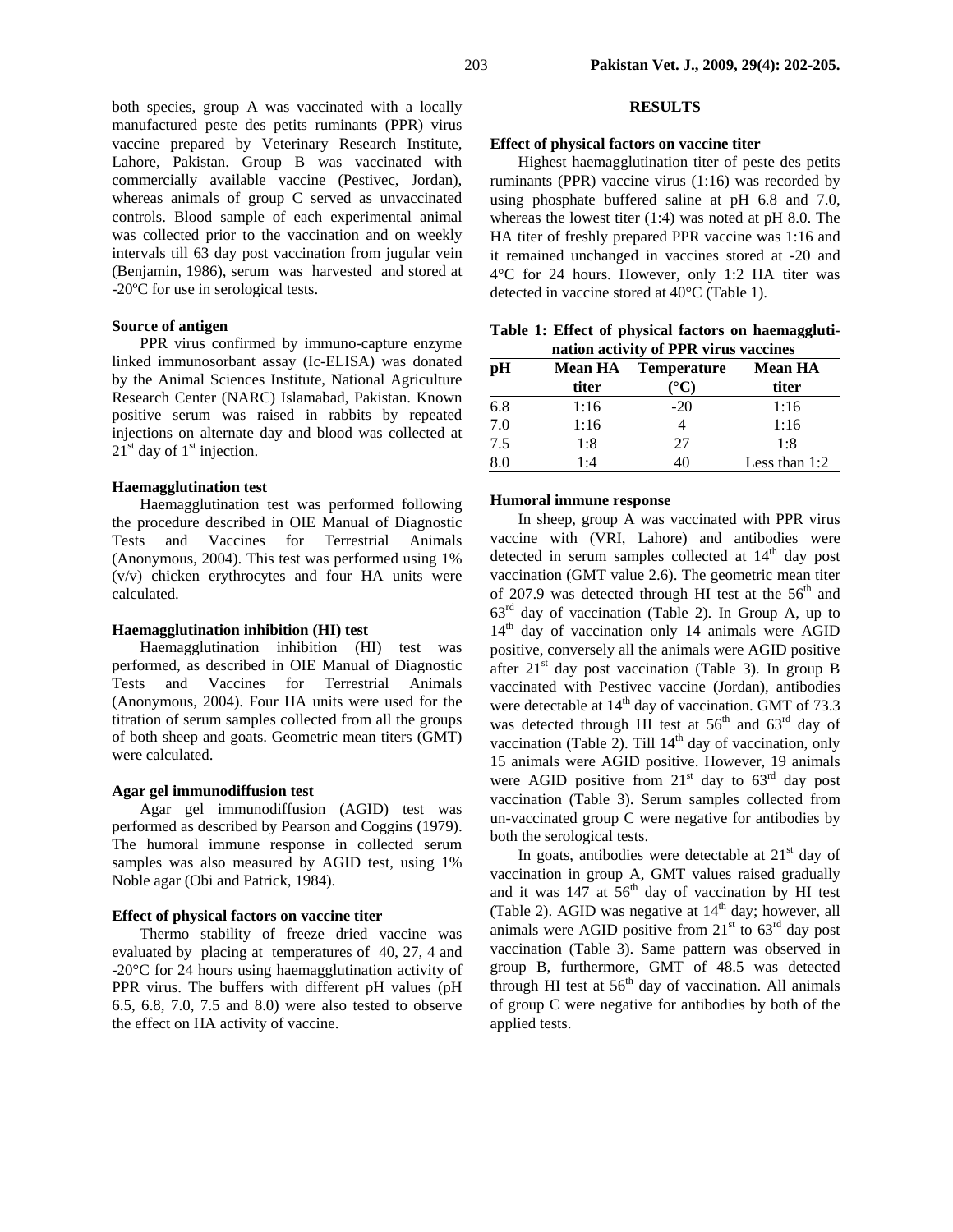| -<br>Days post | <b>GMT</b> titers in sheep |                |         | <b>GMT</b> in goats |                |                |
|----------------|----------------------------|----------------|---------|---------------------|----------------|----------------|
| vaccination    | <b>Group A</b>             | <b>Group B</b> | Group C | <b>Group A</b>      | <b>Group B</b> | Group C        |
| 0              | $00\,$                     | 00             | 00      | 00                  | 00             | 00             |
|                | 00                         | 00             | 00      | 00                  | 00             | 00             |
| 14             | 2.6                        | 2.0            | 00      | $00\,$              | 00             | 00             |
| 21             | 12.1                       | 3.7            | 00      | 9.2                 | 3.7            | 00             |
| 28             | 24.3                       | 7.5            | 00      | 9.2                 | 5.3            | 00             |
| 35             | 45.3                       | 18.4           | 00      | 26                  | 7.0            | 00             |
| 42             | 78.8                       | 21.1           | 00      | 48.5                | 10.6           | 00             |
| 49             | 104                        | 34.3           | 00      | 84.4                | 24.3           | 0 <sup>0</sup> |
| 56             | 207.9                      | 73.3           | 00      | 147                 | 48.5           | 00             |
| 63             | 207.9                      | 73.3           | 00      | 147                 | 48.5           | 00             |

**Table 2: Geometric mean titers by haemagglutination inhibition test in vaccinated and non vaccinated sheep and goats** 

**Table 3: Detection of antibodies against PPR virus vaccines by agar gel immunodifussion (AGID) assay in vaccinated and non vaccinated sheep and goats** 

| Days post<br>vaccination | <b>Sheep</b>                    |                |         | Goats   |                |         |
|--------------------------|---------------------------------|----------------|---------|---------|----------------|---------|
|                          | <b>Group A</b><br>(Sera tested) | <b>Group B</b> | Group C | Group A | <b>Group B</b> | Group C |
|                          | 00                              | 00             | 00      | 00      | 00             | 00      |
|                          | 00                              | 00             | 00      | 00      | 00             | 00      |
| 14                       | 14                              | 15             | 00      | 00      | 00             | 00      |
| 21                       | 20                              | 19             | 00      | 20      | 02             | 00      |
| 28                       | 20                              | 19             | 00      | 20      | 20             | 00      |
| 35                       | 20                              | 19             | 00      | 20      | 20             | 00      |
| 42                       | 20                              | 19             | 00      | 20      | 20             | 00      |
| 49                       | 20                              | 19             | 00      | 20      | 20             | 00      |
| 56                       | 20                              | 19             | 00      | 20      | 20             | 00      |
| 63                       | 20                              | 19             | 00      | 20      | 20             | 00      |

## **DISCUSSION**

Haemagglutination activity of PPR virus was the highest using buffer pH 6.8-7.0 and lowest at pH 8.0, which is in agreement with the value (6.8) used by Wosu (1991) in experiments for optimal result of the HA test for PPR virus. HA titer of tissue suspensions at optimum buffer pH was 16 which falls in the titer range (16 to 64) reported by Manoharan *et al*. (2005).

Optimum HA activity of PPR virus was observed in vaccines stored at 4°C and -20ºC. Wosu (1985) reported that the PPRV could produce HA both at 4 and 25°C. Results of Ezeibe *et al.* (2003) were better at storage temperature of 4°C in experiment on haemagglutination ability of PPR virus. Thus, to maintain the HA activity of PPR virus, the vaccine may be stored at a temperature range of -20 to 4°C. PPRV is heat sensitive and this is a serious drawback in the efficient use of the live attenuated vaccine in the endemic areas. In regions having poor infrastructure it is difficult to maintain a cold chain to ensure the preservation of vaccine potency. Worwall *et al.* (2001) developed thermo tolerant freeze dried PPR virus vaccine stable at 45°C for 14 days, which may also be tried in climatic conditions of Pakistan.

Two vaccines were evaluated for humoral immune response in sheep and goats for antibodies titration through HI and AGID tests and there was no difference. At  $14<sup>th</sup>$  day of vaccination, only 15 animals were AGID positive. However, 19 animals were AGID positive at the end of  $63<sup>rd</sup>$  day post vaccination, whereas highest titers were noticed 45 days after vaccination in sheep (Khan *et al*., 2009). One animal which was still negative might have not received the vaccine properly. On the basis of GMT values, it was concluded that locally manufactured vaccine was little better in comparison with Pestivec (Jordan). Sheep vaccinated with locally manufactured vaccine showed seroconversion one month post vaccination and titer remained well above protection thresh showed level that is 1:10, as reported by Diallo *et al.* (2007) and Awa *et al.* (2002). However, in goats vaccinated with local vaccine, the protective level of antibodies that is more than 1:10 was recorded after  $35<sup>th</sup>$  day post vaccination and the group received Pestivec had this titer after one and half month, as described by Khan *et al*. (2009).

Diallo *et al*. (1989) have shown that the PPR vaccination strain did not diffuse from vaccinated animals to unvaccinated animals. This statement is in accordance with our observations that no antibodies